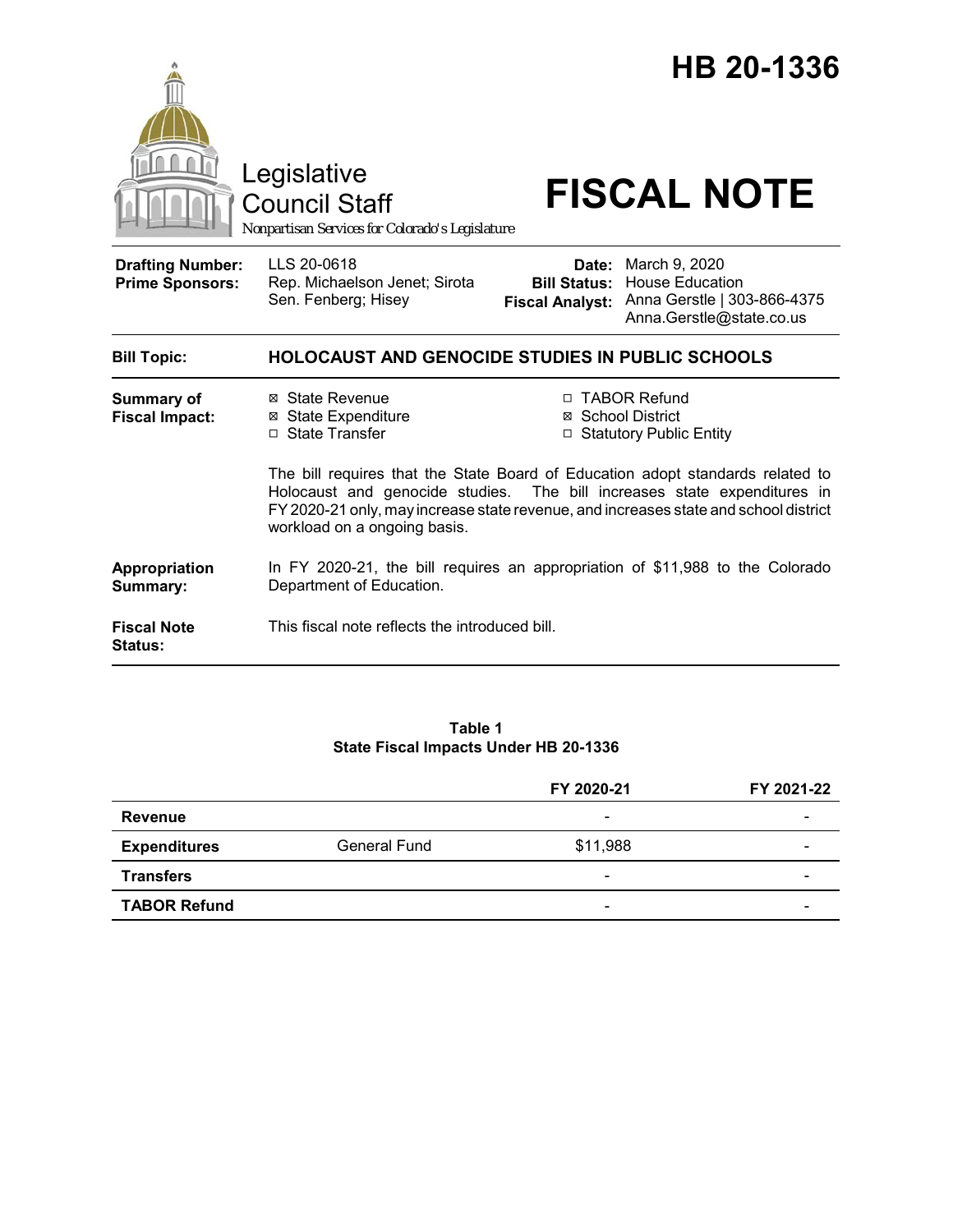March 9, 2020

## **Summary of Legislation**

The bill requires that the State Board of Education (SBE) adopt standards related to Holocaust and genocide studies no later than July 1, 2021. The bill also requires that Colorado Department of Education (CDE) create a publicly available resource bank that includes sample academic content, instruction programs, learning resource, professional developments, and case studies related to Holocaust and genocide studies. The resource bank must be available by July 1, 2021, and CDE may accept gifts, grants and donations for that purpose. Both the standards and resource bank must be developed with input from experts.

Beginning in the 2022-23 school year, each school district board of education and charter school must incorporate the standards on Holocaust and genocide studies into an existing course that is required for graduation. School districts and charter schools may utilize materials in the resource bank, or alternative materials based on best practices and that are developed using input from experts.

## **State Revenue**

The bill may increase state revenue from gifts, grants, and donations; however, no sources have been identified at this time. Gifts, grants, and donations are exempt from TABOR.

## **State Expenditures**

In FY 2020-21 only, the bill increases state General Fund expenditures by \$11,988 for CDE to convene a committee of educators and experts to develop the Holocaust and genocide standards. Costs are listed in Table 2 and discussed below.

|                                 |                   | FY 2020-21 | FY 2021-22 |
|---------------------------------|-------------------|------------|------------|
| <b>Department of Education</b>  |                   |            |            |
| <b>Travel Reimbursements</b>    |                   | \$4,978    |            |
| <b>Meeting Costs</b>            |                   | \$2,510    |            |
| <b>Substitute Teacher Costs</b> |                   | \$4,500    |            |
|                                 | <b>Total Cost</b> | \$11,988   |            |

#### **Table 2 Expenditures Under HB 20-1336**

**Standards development.** This fiscal note assumes that the committee will be made up of 10 people, including 7 educators, and that four meetings of the full committee and one meeting of the committee co-chairs will be required to develop the standards. Costs include travel reimbursements for four committee members, mileage reimbursement for all committee members and support staff, venue costs for four meetings, food costs for the five meetings, and the cost of substitute teachers for the assumed seven educators on the committee. The staff time to support the committee can be accomplished within existing appropriations.